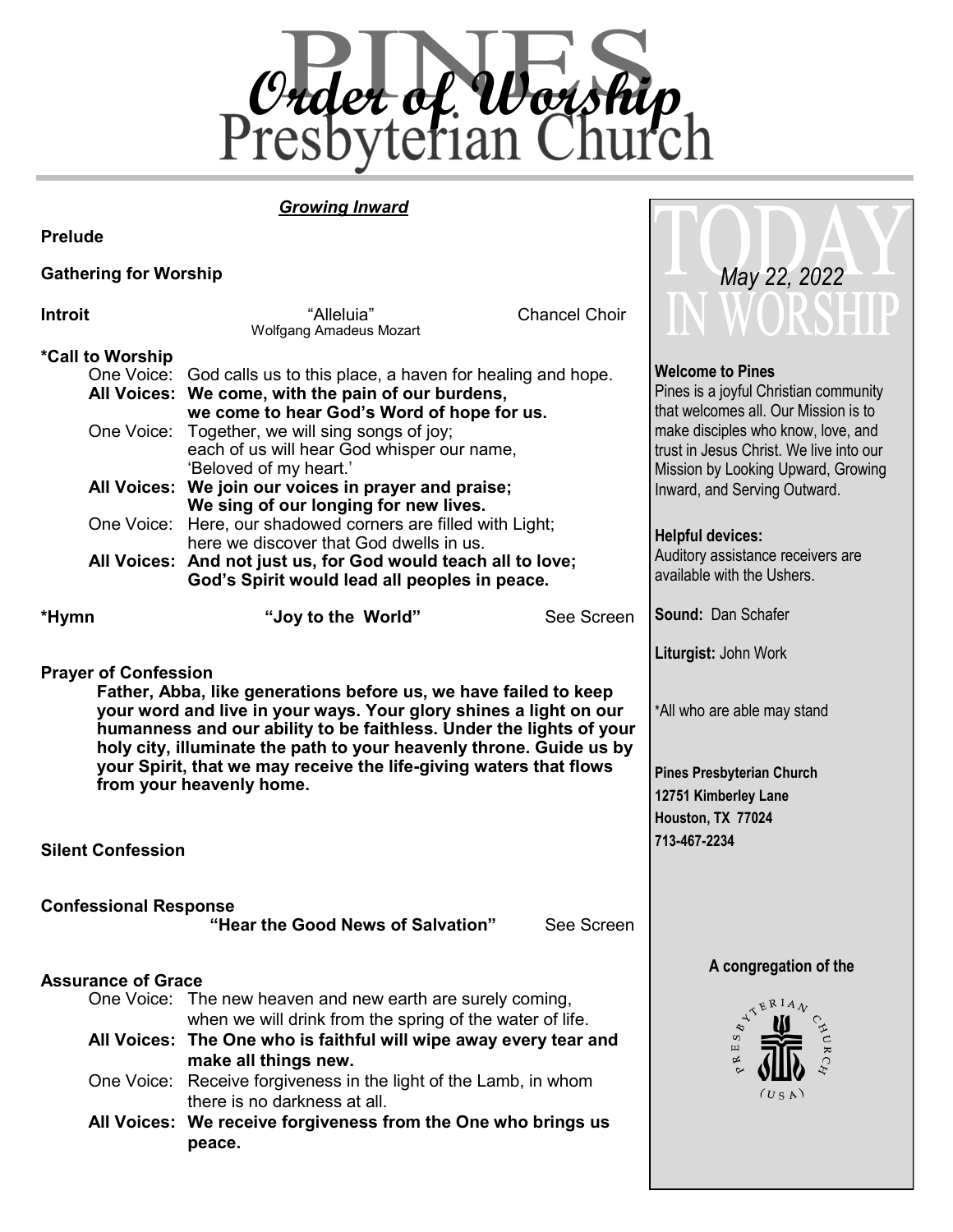| <b>Children's Message</b><br>Jesus loves me this I know, for the Bible tells me so. |                                                                                    |                                                               | <b>Pray for the People of Pines</b>                                                                                                                                                                                                                                                                                                                   |                                  |  |  |  |
|-------------------------------------------------------------------------------------|------------------------------------------------------------------------------------|---------------------------------------------------------------|-------------------------------------------------------------------------------------------------------------------------------------------------------------------------------------------------------------------------------------------------------------------------------------------------------------------------------------------------------|----------------------------------|--|--|--|
|                                                                                     | Little ones to him belong, they are wek, but he is strong.                         |                                                               |                                                                                                                                                                                                                                                                                                                                                       |                                  |  |  |  |
|                                                                                     | Yes, Jesus loves me, yes, Jesus loves me.                                          |                                                               | Norma Bender                                                                                                                                                                                                                                                                                                                                          | Melissa Sandstrom                |  |  |  |
| Yes, Jesus loves me, the Bible tells me so.                                         |                                                                                    | Jean Breitenwischer<br><b>Nancy Watler</b><br>Barbara Caffall | Ray Stauffacher                                                                                                                                                                                                                                                                                                                                       |                                  |  |  |  |
|                                                                                     |                                                                                    |                                                               | Carolyn Craig                                                                                                                                                                                                                                                                                                                                         | Lynn Stauffacher                 |  |  |  |
|                                                                                     | <b>Looking Upward</b>                                                              |                                                               | Liz Buelow                                                                                                                                                                                                                                                                                                                                            | Lou Master                       |  |  |  |
| <b>First Reading</b>                                                                |                                                                                    | Revelation 21:10, 21:22-22:5                                  | Karen MacAllister                                                                                                                                                                                                                                                                                                                                     | Sara Anderson                    |  |  |  |
|                                                                                     |                                                                                    |                                                               | Darlene Wendt<br><b>Barbara Greenlee</b><br>Larry Greenlee                                                                                                                                                                                                                                                                                            |                                  |  |  |  |
| <b>Anthem</b>                                                                       | "All Things Bright and Beautiful"<br>Arnold B. Sherman                             | <b>Chancel Choir</b>                                          | Linda Carlson                                                                                                                                                                                                                                                                                                                                         | <b>Tyler Gravett</b>             |  |  |  |
|                                                                                     |                                                                                    | <b>Pray for Friends in Mission</b>                            |                                                                                                                                                                                                                                                                                                                                                       |                                  |  |  |  |
| <b>Second Reading</b>                                                               |                                                                                    | John 5:1-9                                                    | Joy Kreider<br>Ken and Judy McDyer                                                                                                                                                                                                                                                                                                                    |                                  |  |  |  |
| <b>Sermon</b>                                                                       | "Dream"                                                                            | Rev. Andy Gans                                                |                                                                                                                                                                                                                                                                                                                                                       |                                  |  |  |  |
|                                                                                     |                                                                                    |                                                               |                                                                                                                                                                                                                                                                                                                                                       |                                  |  |  |  |
| *Hymn                                                                               | "Arise, Your Light Has Come"                                                       | See Screen                                                    |                                                                                                                                                                                                                                                                                                                                                       | Pray for Pines Members and their |  |  |  |
| <b>Graduate Recognition</b>                                                         |                                                                                    |                                                               | family<br>in the Military                                                                                                                                                                                                                                                                                                                             |                                  |  |  |  |
|                                                                                     |                                                                                    |                                                               | Olivia Williams (Army)                                                                                                                                                                                                                                                                                                                                |                                  |  |  |  |
|                                                                                     | <b>Serving Outward</b>                                                             |                                                               | Noah Youngflesh (Air Force)                                                                                                                                                                                                                                                                                                                           |                                  |  |  |  |
| *Saying What We Believe                                                             |                                                                                    |                                                               | Jackie Hayre (Navy)                                                                                                                                                                                                                                                                                                                                   |                                  |  |  |  |
|                                                                                     | We believe there is no condemnation                                                |                                                               |                                                                                                                                                                                                                                                                                                                                                       |                                  |  |  |  |
|                                                                                     | for those who are in Christ Jesus;                                                 |                                                               | The Lord's Prayer<br>Our Father, who art in heaven,<br>hallowed be thy name. Thy<br>kingdom come, thy will be done, on<br>earth as it is in heaven. Give us this<br>day our daily bread; and forgive us<br>our debts, as we forgive our<br>debtors; and lead us not into<br>temptation, but deliver us from evil.<br>For thine is the kingdom and the |                                  |  |  |  |
|                                                                                     | for we know that all things work together for good                                 |                                                               |                                                                                                                                                                                                                                                                                                                                                       |                                  |  |  |  |
|                                                                                     | for those who love God,                                                            |                                                               |                                                                                                                                                                                                                                                                                                                                                       |                                  |  |  |  |
|                                                                                     | who are called according to God's purpose.                                         |                                                               |                                                                                                                                                                                                                                                                                                                                                       |                                  |  |  |  |
|                                                                                     | We are convinced that neither death, or life,                                      |                                                               |                                                                                                                                                                                                                                                                                                                                                       |                                  |  |  |  |
|                                                                                     | nor angels, nor rulers,                                                            |                                                               |                                                                                                                                                                                                                                                                                                                                                       |                                  |  |  |  |
|                                                                                     | nor things present, nor things to comes,                                           |                                                               |                                                                                                                                                                                                                                                                                                                                                       |                                  |  |  |  |
|                                                                                     | nor powers, nor height, nor depth,                                                 |                                                               |                                                                                                                                                                                                                                                                                                                                                       |                                  |  |  |  |
|                                                                                     | nor anything else in all creation,                                                 |                                                               |                                                                                                                                                                                                                                                                                                                                                       |                                  |  |  |  |
|                                                                                     | will be able to separate us from the love of God                                   |                                                               |                                                                                                                                                                                                                                                                                                                                                       | power and the glory, forever.    |  |  |  |
|                                                                                     | in Christ Jesus our Lord. Amen.                                                    |                                                               |                                                                                                                                                                                                                                                                                                                                                       | Amen.                            |  |  |  |
|                                                                                     |                                                                                    |                                                               |                                                                                                                                                                                                                                                                                                                                                       |                                  |  |  |  |
| *Gloria Patri                                                                       |                                                                                    |                                                               |                                                                                                                                                                                                                                                                                                                                                       |                                  |  |  |  |
|                                                                                     | Glory be to the Father, and to the Son, and to the Holy Ghost;                     |                                                               |                                                                                                                                                                                                                                                                                                                                                       | <b>A Stephen Ministry</b>        |  |  |  |
|                                                                                     | As it was in the beginning, is now and ever shall be, world without end.           |                                                               |                                                                                                                                                                                                                                                                                                                                                       |                                  |  |  |  |
| <b>Offering and Offertory</b>                                                       | Amen. Amen.                                                                        |                                                               |                                                                                                                                                                                                                                                                                                                                                       |                                  |  |  |  |
|                                                                                     |                                                                                    |                                                               |                                                                                                                                                                                                                                                                                                                                                       |                                  |  |  |  |
|                                                                                     |                                                                                    |                                                               |                                                                                                                                                                                                                                                                                                                                                       |                                  |  |  |  |
| *Doxology                                                                           |                                                                                    |                                                               |                                                                                                                                                                                                                                                                                                                                                       |                                  |  |  |  |
|                                                                                     | Praise God, from whom all blessings flow;<br>Praise God, all creatures here below; |                                                               | Congregation                                                                                                                                                                                                                                                                                                                                          |                                  |  |  |  |
|                                                                                     | Praise God above, ye heavenly host;                                                |                                                               |                                                                                                                                                                                                                                                                                                                                                       |                                  |  |  |  |
|                                                                                     | Praise Father, Son, and Holy Ghost.                                                |                                                               |                                                                                                                                                                                                                                                                                                                                                       |                                  |  |  |  |
|                                                                                     | Amen                                                                               |                                                               |                                                                                                                                                                                                                                                                                                                                                       |                                  |  |  |  |
|                                                                                     | Words printed by permission<br><b>CCLI 998238</b>                                  |                                                               |                                                                                                                                                                                                                                                                                                                                                       |                                  |  |  |  |
| Prayers of the People and The Lord's Prayer                                         |                                                                                    |                                                               |                                                                                                                                                                                                                                                                                                                                                       | Portions of our liturgy are from |  |  |  |
|                                                                                     |                                                                                    |                                                               |                                                                                                                                                                                                                                                                                                                                                       | The Abingdon Worship Annual      |  |  |  |
| *Hymn                                                                               | "Live into Hope"                                                                   | See Screen                                                    | Copyright © 2019 by Abingdon Press.                                                                                                                                                                                                                                                                                                                   |                                  |  |  |  |
|                                                                                     |                                                                                    |                                                               | Used by permission.                                                                                                                                                                                                                                                                                                                                   |                                  |  |  |  |
| *Charge & Benediction                                                               |                                                                                    |                                                               |                                                                                                                                                                                                                                                                                                                                                       |                                  |  |  |  |
|                                                                                     | *Benediction Response "Halle, Halle, Hallelujah"                                   | See Screen                                                    |                                                                                                                                                                                                                                                                                                                                                       |                                  |  |  |  |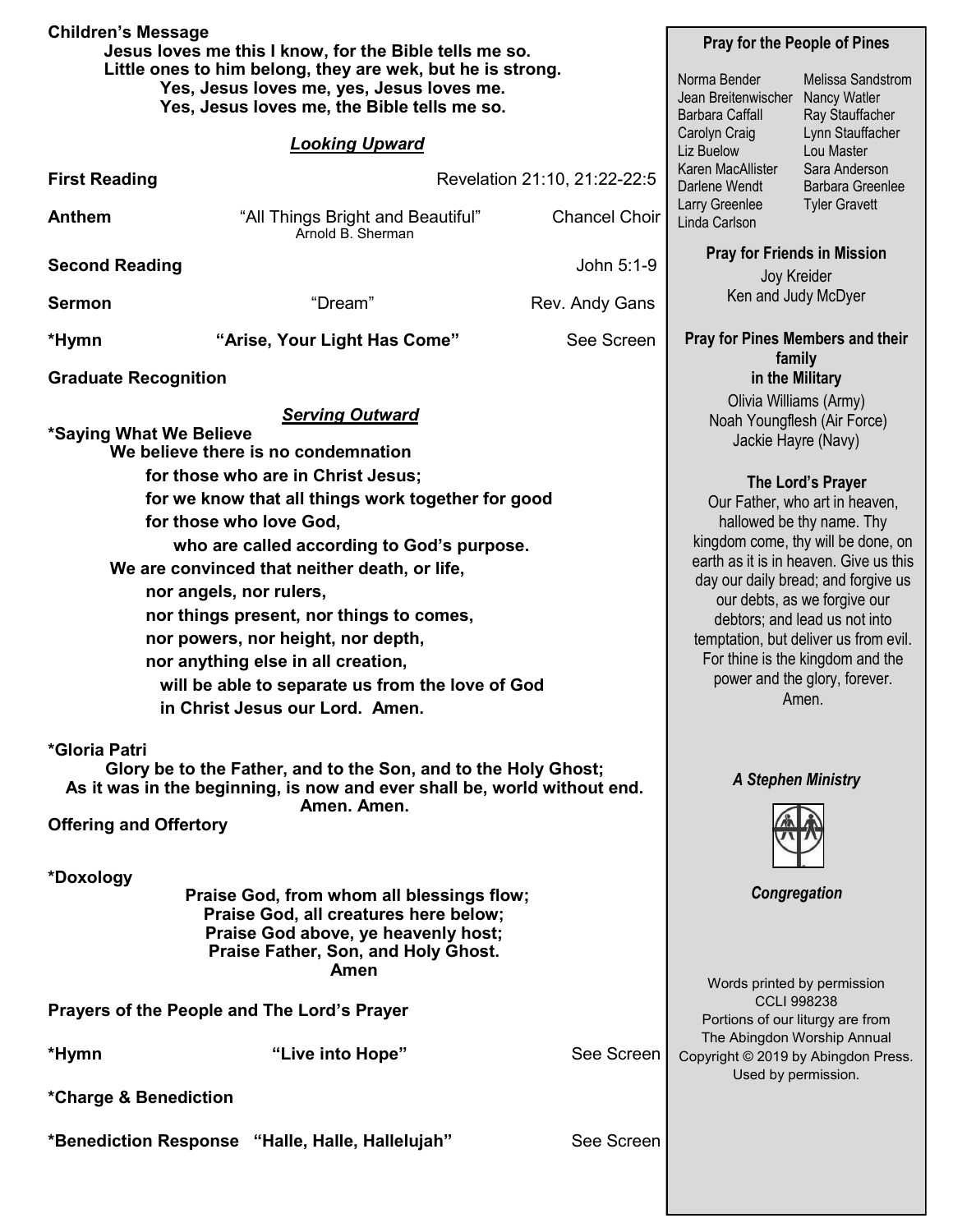# *Calendar for the Week of May 22, 2022*

| Today     | p.m.         | 12:00<br>6:00                                            | Graduate Brunch-Fellowship Hall<br>Pines Youth Group - end of year youth party-Youth Rooms                                                                                                                                                   |                                                                                                                                            |
|-----------|--------------|----------------------------------------------------------|----------------------------------------------------------------------------------------------------------------------------------------------------------------------------------------------------------------------------------------------|--------------------------------------------------------------------------------------------------------------------------------------------|
| Monday    | a.m.<br>p.m. | 10:00<br>4:00<br>6:30<br>7:30                            | Office Staff Meeting - C7<br>This Week at Pines articles due to Dan<br>Session Meeting -C3<br>ALANON Group - Fellowship Hall                                                                                                                 |                                                                                                                                            |
| Tuesday   | a.m.<br>p.m. | 7:00<br>1:00<br>2:30                                     | Men's Bible Study - Zoom<br>Pines Needles Knitting Group-Prayer Room<br>Weekly Prayer Team - Prayer Room                                                                                                                                     |                                                                                                                                            |
| Wednesday | a.m.<br>p.m. | 9:00<br>5:45<br>7:00<br>7:00<br>8:00                     | <b>Bulletin Articles Due</b><br>Pines Pealers (Bell Practice) -C12<br>Choir Rehearsal - Choir Room<br>Mosaic Practice - Gym<br>Westside AA - C3                                                                                              |                                                                                                                                            |
| Thursday  | p.m.         | 1:00<br>7:00<br>7:00<br>8:00                             | Lectionary Bible Study - Zoom<br>Space City Singers - Fellowship Hall<br>Stephen Ministers-Parlor<br>Thursday AA - C3                                                                                                                        | access<br><b>ONLINE GIVING</b><br>scan QR code                                                                                             |
| Friday    | a.m.         |                                                          |                                                                                                                                                                                                                                              | with your camera phone:                                                                                                                    |
| Saturday  | p.m.         | 5:00<br>6:00                                             | Mosaic Youth Fellowship-Gym<br>The Solution AA - C3                                                                                                                                                                                          |                                                                                                                                            |
| Sunday    | a.m.         | 9:00<br>9:15<br>9:30<br>10:00<br>10:15<br>10:45<br>11:00 | Nursery Open<br>Sunday School-Fellowship Hall and in C3<br>No Children and Youth Sunday School this week<br>Mosaic Church - Gym<br>Choir Rehearsal - Choir Room<br>Coffee Fellowship<br>Worship Service - Sanctuary<br>Mosaic Children - W12 | <b>SCAN ME</b><br>Instagram.com/pineshouston<br>Get the latest announcements and<br>reminders right before events<br>happen. Find us here: |
|           | p.m.         |                                                          |                                                                                                                                                                                                                                              | https://twitter.com/HoustonPines.                                                                                                          |

**July Newsletter:** Input must be in the office by June 17th at 9 a.m. to cindy@pinespc.org **Next Week's Bulletin:** Submit to the office by Wednesday at 9 a.m. to laurie@pinespc.org **Calendar Items:** must be in office by Thurs at 9 a.m. to cindy@pinespc.org **This Week at Pines email:** Input must be in the office to Dan Schafer by Monday to communication@pinespc.org **Today's Duty Elder(s):** Leslie Friedrich

**Our Worship services are**

**Find us on Facebook www.facebook.com PinesPresbyterianChurch**

 **The newsletter is available in the Narthex for those unable to access it online.**

 **SERMON NOTES** 

**recorded and livestreamed.**